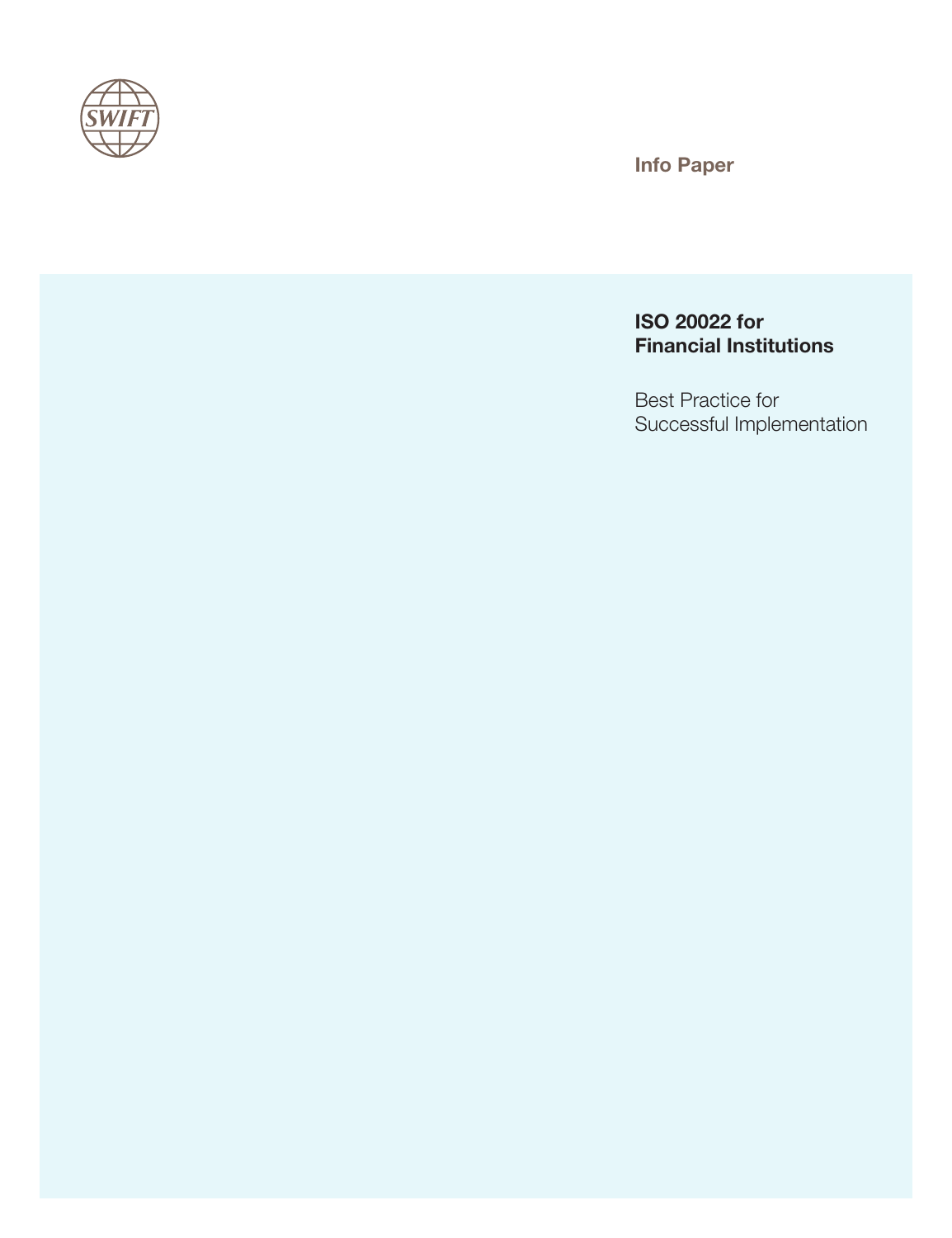# **Contents**

| Executive summary                                      | 3  |
|--------------------------------------------------------|----|
| The ISO 20022 standard                                 | 3  |
| Growth of ISO 20022 adoption                           | 4  |
| Adoption approaches taken by market infrastructures    | 5  |
| Implementation approaches for financial institutions   | 6  |
| Best practice - Undertake ISO 20022 Impact assessment  |    |
| Best practice - Define the ISO 20022 solution design   | 8  |
| Best practice — Take a hollistic and balanced approach | 9  |
| How SWIFT can help                                     | 10 |
| Conclusion                                             |    |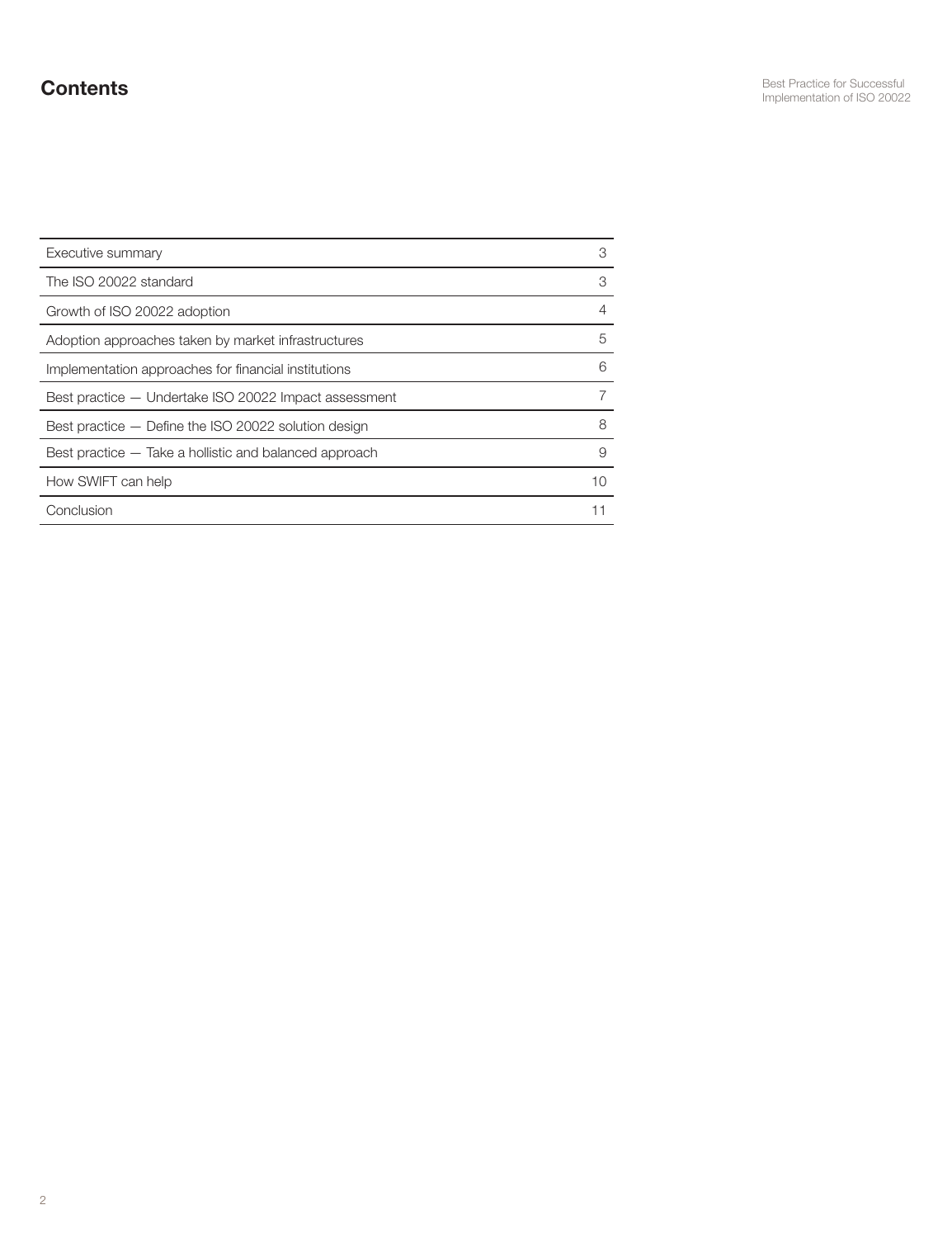As part of SWIFT's wider effort to assist the market in its evaluation and/or adoption of the ISO 20022 standard, and based on extensive experience having delivered 150 standards consulting projects, this information paper outlines best practices for implementation of the standard, aimed at financial institutions.

It provides a framework that allows organisations to:

- understand how different market infrastructure adoption approaches have an impact on the implementation options for financial institutions
- evaluate the relative merits of a tactical versus strategic implementation
- make informed decisions about the implementation roadmap, based on business and technology impact assessment and to create an enterprise architecture that is as 'future-proof' as possible
- understand how SWIFT can help throughout the process, from evaluation to design and implementation phases

## The ISO 20022 standard

ISO 20022 is a global and open standard, not controlled by a single interest, open to anyone in the industry who wants to participate, and free for anyone to implement on any network. In addition, it has mature and fully established processes for maintenance, evolution and governance.

ISO 20022 is a methodology that can be followed to create financial messaging standards. In addition, ISO 20022 is a body of 'content' — meaning a collection of 'message definitions' and a process of how these can be applied to specific business domains.

#### **Benefits**

#### Availability of rich and comprehensive information

ISO 20022 is a financial message standard which covers the full end-to-end transaction cycle for payments, securities and specific trade transactions. In comparison with MT business flows, ISO 20022 also covers a full range of data sets and messages for investment funds. In addition, ISO 20022 transactions offer extra functionality, such as enhanced remittance, longer references, support for non-Latin characters and the possibility for 'extensions'. As a result, ISO 20022 transactions are comprehensive and information-rich.

#### Supports interoperability and harmonisation

More than just a set of messages, ISO 20022 is a methodology that allows for harmonisation of previously noninteroperable formats, which drives operational efficiency and reduces risks and costs.

#### Accommodates both global standards and local usage

ISO 20022 allows communities to define global market practice and use this as a basis to define further local implementation guidelines, meeting specific local business requirements and services.

#### Allows for easy data consumption

ISO 20022 uses structured XML as its underlying syntax, making implementation and data consumption easier given the availability of cost-effective and advanced XML capabilities in modern IT platforms.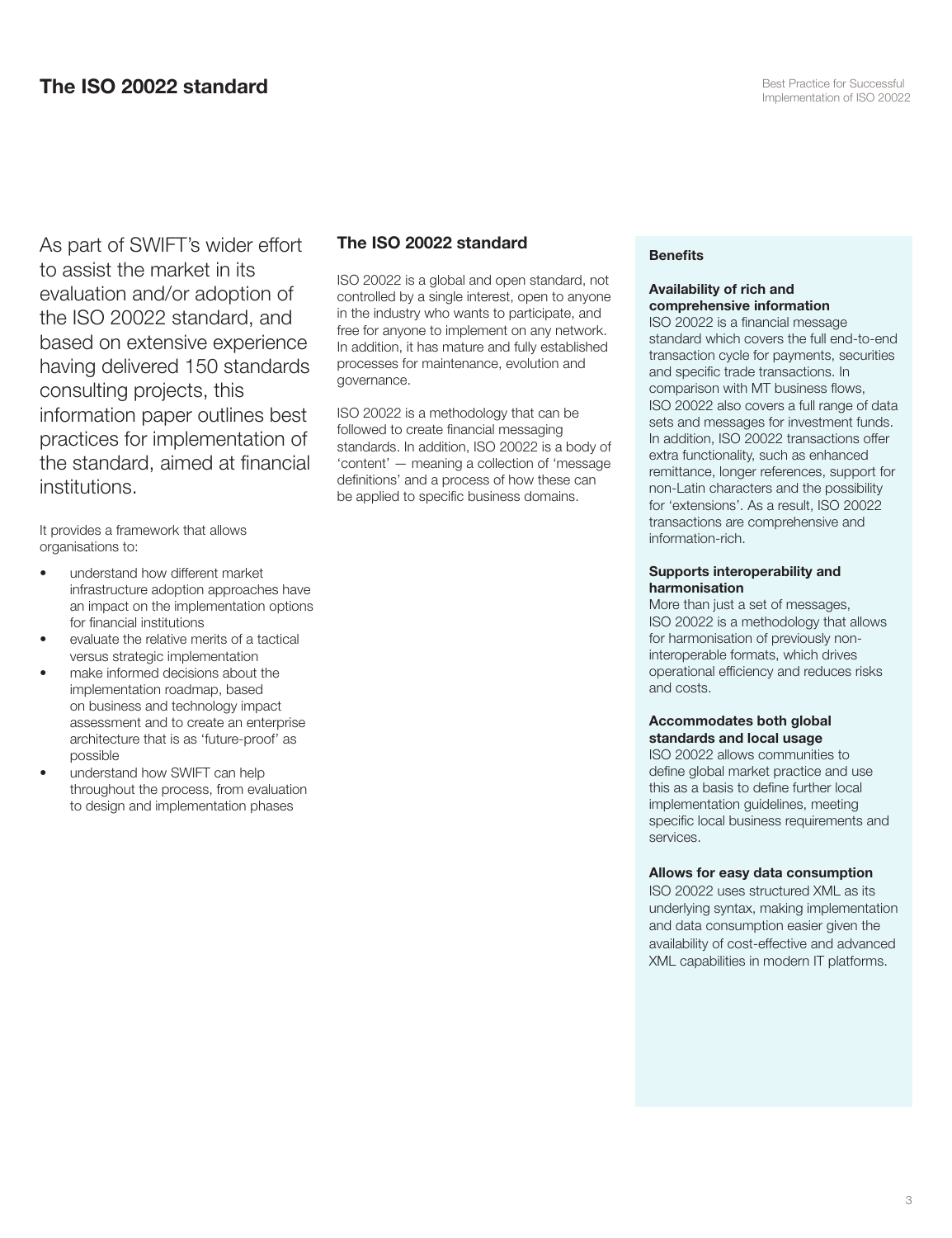# **Growth of** Best Practice for Successful<br> **Index Concernsive Concernsive Concernsive Concernsive Concernsive Concernsive Concernsive Concernsive Concernsiv** ISO 20022 adoption

Currently, there are about 200 initiatives around the world that have either implemented, or are planning to implement, ISO 20022 across payments, cash management, securities, trade finance and treasury domains.

The adoption of ISO 20022 is growing rapidly. Whilst corporate organisations are exerting pressure on financial institutions to implement ISO 20022 for cash management, the majority of ISO 20022 initiatives are being driven by market infrastructures which sit at the centre of their respective user communities, typically connected in a 'one-to-many' configuration.

As a result of this growth, ISO 20022 has become the financial industry's preferred standard for new initiatives, and the clear choice for market infrastructures around the world.

Market infrastructures act as both catalysts and organisers for the adoption of ISO 20022 within their respective communities. Adoption triggers differ widely from project to project, but the underlying impetus to migrate to ISO 20022 is typically based on one or more of the following internal and external factors: regulatory reform; pan-regional market integration; automation and cost-efficiency; international expansion; new end-to-end services; or the replacement of legacy systems.

Regardless of the trigger, market infrastructures tend to plan over longer time frames than most commercial businesses, and the appeal of a well-managed, technically advanced and adaptable standard is selfevident.

The ISO 20022 Registration Authority maintains a global overview of all initiatives adopting ISO 20022. This information is published as an 'app' for iOS tablet devices, available for free from the Apple App Store. The ISO 20022 adoption 'mApp' tracks initiatives that adopt official ISO 20022 messages registered on www.ISO20022.org, and publishes message types and project status, covering all regions and business segments. A sample is shown in figure 1.



▲ Figure 1 - The mApp showing major ISO 20022 initiatives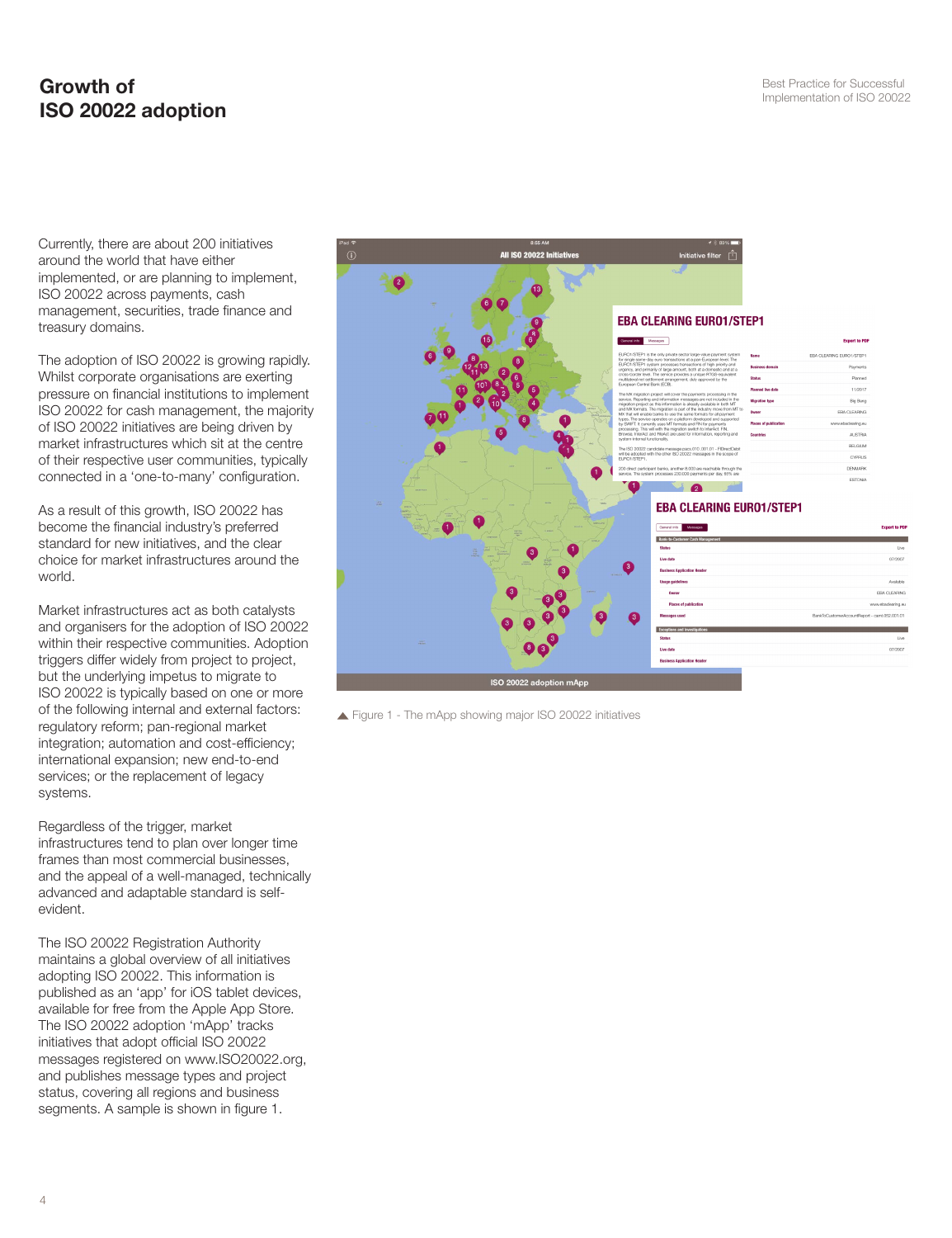As they define their ISO 20022 roadmaps, market infrastructures may choose different adoption approaches which impact their participant communities in different ways.

## There are two principal approaches

- 1. 'Like-for-like adoption' replicates existing business functionality, but does not enhance it. As ISO 20022's rich functionality is matched to the legacy capability, and as no new functionality is introduced, this facilitates end-to-end transaction interoperability. Typically, 'like-for-like' is seen as an intermediate step towards full implementation of ISO 20022. It enables market infrastructure participants to first become ISO 20022 enabled, and then to evolve towards full implementation of ISO 20022, with richer services, at a later stage. This approach is currently being adopted by a significant number of highvalue payments market infrastructures around the world.
- 2. 'Full implementation' is the approach taken by market infrastructures that want to leverage the full richness of ISO 20022 messages, with the goal of offering additional and/or improved services, that take advantage of additional message flows and data elements that are inherent with ISO 20022. Alternatively, market infrastructures select a 'full implementation' approach when a 'likefor-like' approach is simply not practical, for example where replicating legacy functionality would be too restrictive or too limited.

In addition to the two adoption approaches described above, another factor that will impact the implementation for financial institutions is the market infrastructure's approach to customer rollout.

## Customer rollout

The timing of customer rollout tends to be either 'big bang', where all customers are migrated at the same time, 'phased', where customers are migrated in segmented batches, or 'free', where customers can choose when to migrate:

- 1. 'Big-bang' approach is characterised by a single, mandatory migration deadline which must be adhered to by all participants, and where all functionality and message formats are simultaneously switched. Although simple in concept, the market infrastructure must manage the testing and migration of the entire community in one go, and also needs to devise alternative strategies for those institutions that may not be ready by the deadline.
- 2. 'Phased' approach is characterised by multiple migration phases, each with its own deadline. This phasing separates the overall migration into a small number of batches or 'waves' - either by incremental functionality or by a set number of participants. Financial institutions typically find this approach easier to manage but it requires the market infrastructure to operate multiple 'live' and 'test' environments, each supporting a different standard, to cater for the full range of functionality and/or customers.
- **3. 'Free' transition approach allows** individual customers to decide when they migrate, based on their internal readiness and preferences. If the market infrastructure's ultimate goal is to migrate all participants by a pre-defined deadline and then maintain only one standard, it is important that it manages the participants throughout the transition period, to ensure complete customer migration by the deadline.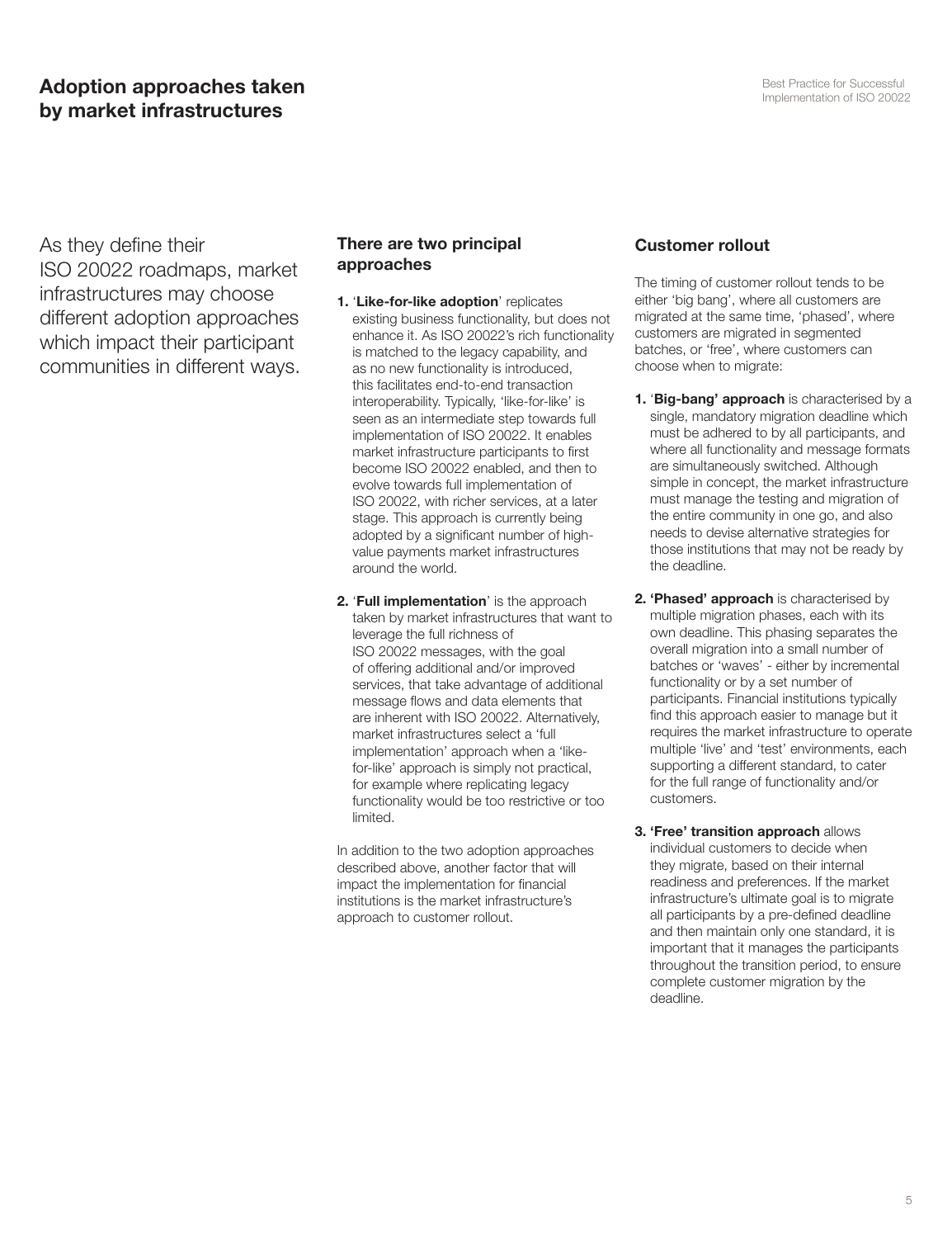# Implementation approaches for financial institutions

## Adoption drivers for financial institutions

As part of everyday business, financial institutions are connected with numerous counterparties - other financial institutions, correspondent banks, service providers, corporate customers, as well as market infrastructures.

As market infrastructures adopt ISO 20022, each imposes their own set of functional priorities, message versions, implementation guidelines and timetables.

For financial institutions which have a global footprint, the collective impact of multiple ISO 20022 initiatives, staged across multiple market infrastructures, needs to be evaluated.

In addition to these external drivers, financial institution may also have internal reasons to adopt ISO 20022, linked to either platform renewal, centralisation, the offering of differentiated services, regulatory requirements, or the optimisation of their internal data architecture.

As a result of market infrastructure adoption, local regulation or commercial necessity, financial institutions are examining how ISO 20022 should be implemented within their messaging, transaction processing and backoffice environments.

## Implementation approaches for financial institutions

For financial institutions, there are typically two implementation approaches, as shown in figure 2:

1. Tactical or ad-hoc 'translation' approach where the financial institution undertakes the integration with each market infrastructure separately. To minimise implementation effort, the organisation may undertake a 'translation-based' approach, which takes the ISO 20022 messages received from the market infrastructure and converts them to and from legacy/proprietary formats, leaving the application environment untouched. This simple translation-based 'at the edge' approach minimises the implementation effort, but is typically only viable where the market infrastructures adopts a 'like-forlike' strategy and there is no inclusion of new ISO 20022 functionality, flows, data elements, formats or rules.

#### 2. Strategic or 'native' approach

where the financial institution adapts its infrastructure and application environment to accommodate new ISO 20022-specific capabilities. This 'native' functionality can be re-used across multiple market infrastructure initiatives and across multiple internal back-office systems. This approach results in a more 'future-proof' architecture which can accommodate potential new business flows if/when these become ISO 20022-enabled.

Larger financial institutions that participate in multiple market infrastructures may need a combination of these tactical and strategic approaches to accomodate different timelines, market infrastructure strategies, and internal infrastructure dependencies.

#### APPROACH 1

FI undertakes tactical translation 'at the edge,' one per MI, leaves central system untouched, minimising implementation effort



#### APPROACH 2

FI adapts its infrastructure and application environment to accomodate new ISO 20022-specific capabilities



<sup>▲</sup> Figure 2 - Different approaches for ISO 20022 implementation for financial institutions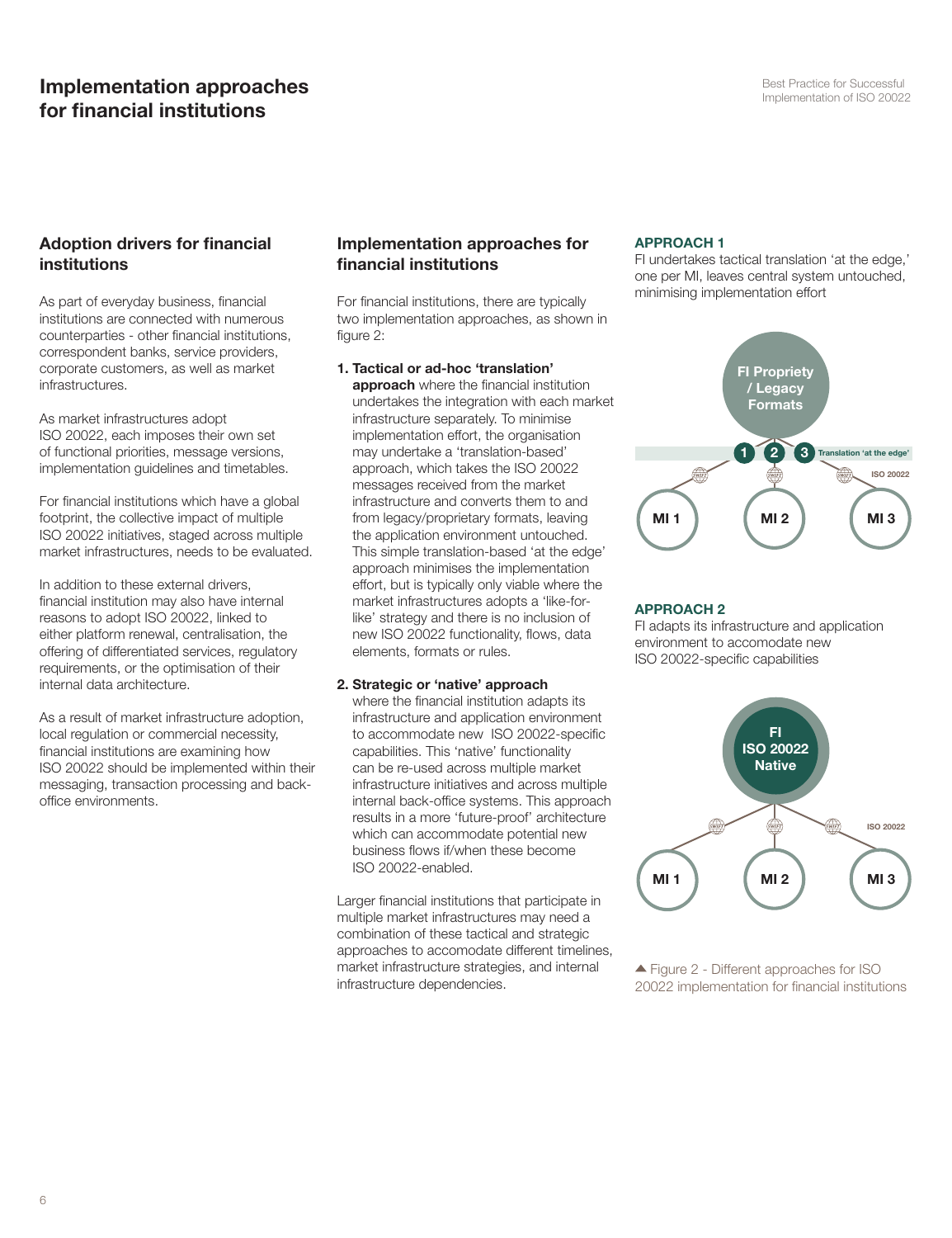# **Best practice**<br> **Implementation of ISO 20022**<br> **Implementation of ISO 20022** Undertake ISO 20022 impact assessment

SWIFT has been involved in major initiatives in multiple geographies, encouraging harmonised adoption and sharing best practice insights. Based on this close collaboration with the community, SWIFT has observed a number of best practices for the implementation of ISO 20022.

In order to make an informed decision on the best implementation approach, it is best practice to perform a full impact assessment. This comprises a business analysis that identifies the institution's current and projected ISO 20022 requirements, and also a technology impact that defines a practical implementation roadmap.

## Business impact assessment

This stage reviews the institutions' current ISO 20022 landscape from an external business perspective, and summarises unilateral/ bilateral dependencies, business flows and message types with external financial institutions, corporate customers, third-party service providers and market infrastructures. Typically, it addresses the following questions:

- Which market infrastructures will I need to support and by when? Which features will I be required to use? Which functions might I want to use in order to provide better service or increase my efficiency?
- What customer requirements would need to be supported? What business capabilities will I need to address for my corporate and financial institution clients?

## Technology assessment

This stage reviews the institutions' current ISO 20022 landscape from an internal application perspective and summarises business flows, message types and interface specifications with all internal applications within the organisation, including the possible new functions that will be needed. Typically, it addresses the following questions:

- Which existing applications will be affected? What are the requirements to produce or consume ISO 20022 data? Will these applications manage these requirements directly within the application, or indirectly via an integration or middleware solution?
- What new application capabilities will be required?

## 'To-be' business architecture and 'roadmap'

Whether the project is an organisation-wide, multi-year process, or simply a tactical implementation limited to a specific internal business process, this stage outlines the proposed business scope, phasing and the expected organisational impact by business area, system or geography, and addresses any items raised during the impact assessment.

The proposed roadmap should list, by phase, all impacted external organisations, internal business applications, message flows, message types and versions, as well as the specific business benefits, all of which should be set against a high level timetable. It is important for this roadmap to be agreed by all impacted stakeholders so that the broader interdependencies are fully understood, and the need for action is recognised.

#### Business case

This stage assesses the expected costs and benefits of the proposed roadmap, across all the stakeholders, by phase. Ideally, 'costs' should aim to quantify the one-off and recurring costs, and 'benefits' should aim to quantify cost savings, incremental revenues as well summarise the strategic benefits.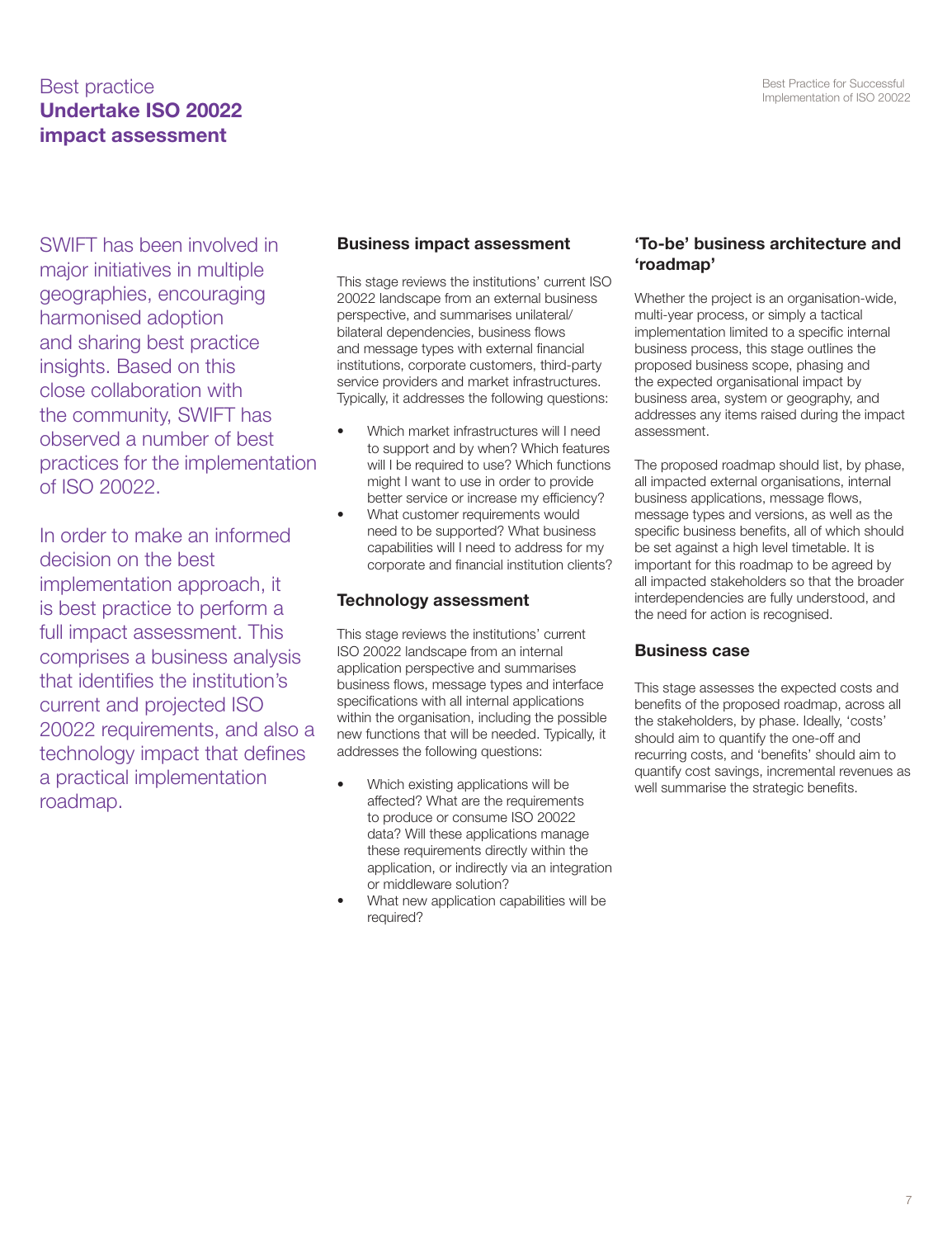# **Best practice**<br> **Implementation of ISO 20022**<br> **Implementation of ISO 20022** Define the ISO 20022 solution design

The ISO 20022 'impact assessment' provides the financial institution with a clear roadmap of the expected scope, timing and business impact of ISO 20022.

The subsequent 'solution design' outlines the enterprise architecture needed to deploy the business-focused 'roadmap'. It will cover a number of technical aspects of the initiative and can be visualised as a set of four interdependent architectural layers.

ISO 20022 Impact Assessment

## Business layer

This layer covers business process flow design and market practice guideline definition. For ISO 20022 tactical 'translation' or 'like-for-like' approaches, the impact on the business layer may be limited, whereas a 'full' implementation may impact numerous business processes.

#### Data layer

The data layer covers message development, data mapping, transformational rule definition and alignment with the ISO 20022 open business model and the existing ISO 20022 Data Dictionary. Scope also includes an inventory of all the underlying ISO 20022 data elements to be used in the new initiative.

## Application layer

It defines the requirements for new software tools (either custom or off-the-shelf) as well as requirements for existing applications that will produce or consume ISO 20022, for example middleware, interfaces, connectors and converters. These requirements should ensure harmonisation across applications.

## Technology layer

This layer ensures the adequacy of the underlying networks and processing systems, in terms of speed, capacity and bandwidth, including differing provisions due to protocol, message size or syntax differences. Scope may also include recovery and resiliency procedures.

#### Business Assessment External Impact Unilateral/bilateral dependencies, business flows and message types with external institutions Technical Assessment Internal Impact Business flows, message types and interface specifications with all internal applications Roadmap Roadmap • High level scope businesses, systems, geography • Message flows and message types • Phasing/timetable Business Case **Costs** • One-off investments • Annual costs **Benefits Revenues** Strategic benefits ISO 20022 Solution Design

| <b>Business Layer</b>                                                                                          | Data Layer                                                                                                                                                                                                                                                                                                                                                                                                                                                                                                                                                                        | <b>Application Layer</b>                                                                  | <b>Technology Layer</b>                                                                                  |
|----------------------------------------------------------------------------------------------------------------|-----------------------------------------------------------------------------------------------------------------------------------------------------------------------------------------------------------------------------------------------------------------------------------------------------------------------------------------------------------------------------------------------------------------------------------------------------------------------------------------------------------------------------------------------------------------------------------|-------------------------------------------------------------------------------------------|----------------------------------------------------------------------------------------------------------|
| <b>Business Flows</b><br><b>Business Process Flows</b><br>$\bullet$<br>Market Practice Guidelines<br>$\bullet$ | Data Design<br>Message development<br>Data mapping<br>transformation rules<br>Data elements<br>$\mathbf{A} \quad \mathbf{F}^{\dagger} \quad \mathbf{A} \quad \mathbf{D} \quad \mathbf{A} \quad \mathbf{A} \quad \mathbf{A} \quad \mathbf{A} \quad \mathbf{A} \quad \mathbf{A} \quad \mathbf{A} \quad \mathbf{A} \quad \mathbf{A} \quad \mathbf{A} \quad \mathbf{A} \quad \mathbf{A} \quad \mathbf{A} \quad \mathbf{A} \quad \mathbf{A} \quad \mathbf{A} \quad \mathbf{A} \quad \mathbf{A} \quad \mathbf{A} \quad \mathbf{A} \quad \mathbf{A} \quad \mathbf{A} \quad \mathbf{A} \$ | Off the Shelf / Custom Tools<br>Middleware<br>Interfaces<br>Connectors<br>Convertors, etc | <b>Performance Requirements</b><br>Speed<br>Capacity<br><b>Bandwidth</b><br>Recovery and resiliency, etc |

Figure 3 - Best practice ISO 20022 assessment and design approach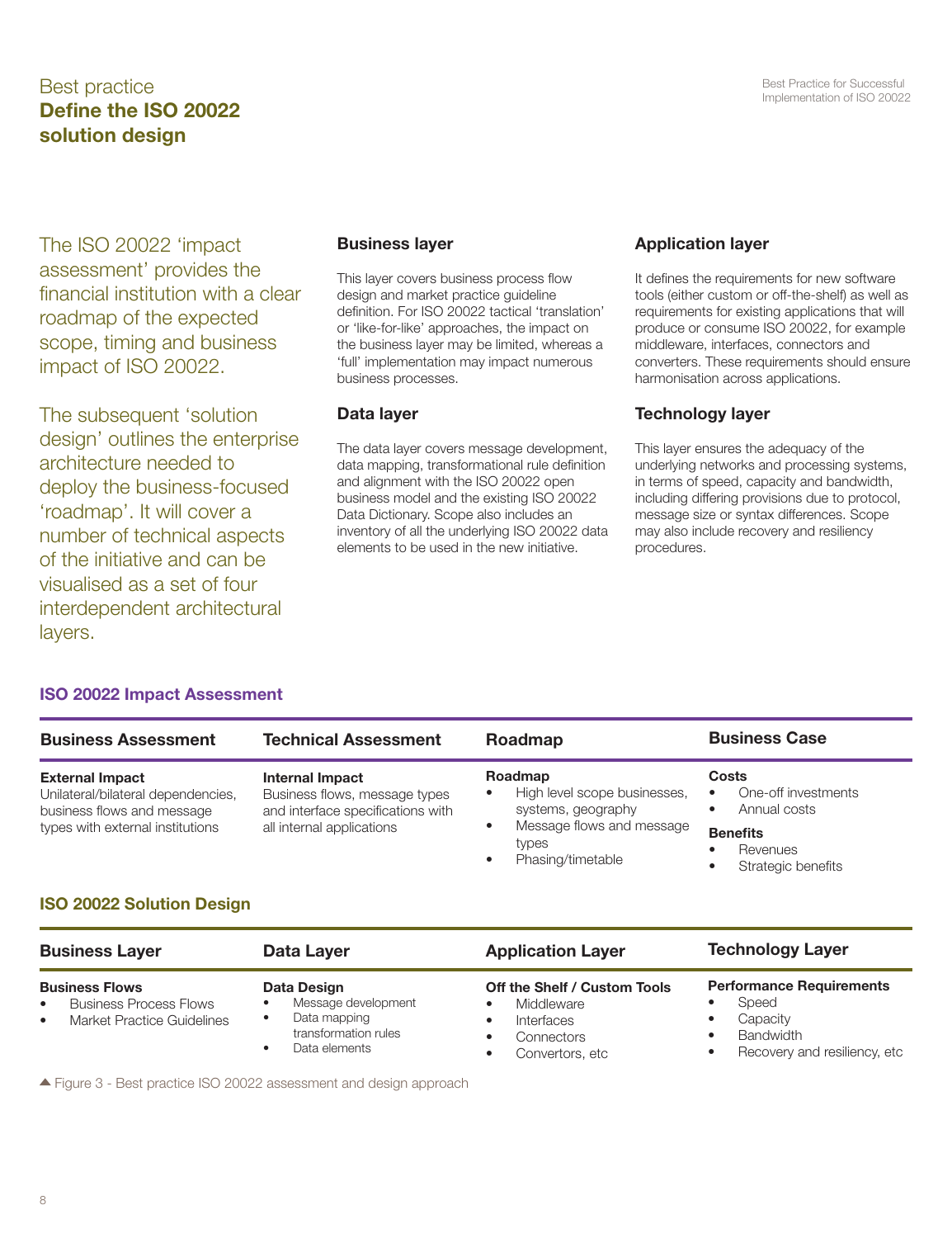# **Best practice**<br> **Implementation of ISO 20022**<br> **Implementation of ISO 20022** Take a holistic and balanced approach

#### Take a holistic view across business lines

Depending on the approach, the initial scope of implementation may be limited to a specific business line, but, as ISO 20022 spans many business domains, active dialogue with and/or involvement of other business areas is strongly recommended to ensure the roadmap addresses all organisational inter-dependencies.

## Ensure balance of business and IT stakeholders

Successful ISO 20022 implementations recognise that message flows are based on the needs of business processes, and the underlying data representation is a technical reflection of the business requirements. Typically, the project should have a balance of business and IT stakeholders, each with different roles — the business side of the organisation should provide the functional requirements and the IT side should run the project and hold the budget.

## Ensure a single, central view of all the data

Information and data is often dispersed and/ or replicated over several business lines and application owners. Successful ISO 20022 projects build a single, central and complete view of all data fields, standards and work flows across all impacted business processes, and their interdependencies. Typically, undertaking the 'as-is' and 'to-be' data analysis, across existing and future data and business flows, is one of the first tasks to be undertaken. Building a single, central view across all of the data ensures that design, integration, implementation and on-going maintenance is accurate, fast and efficient.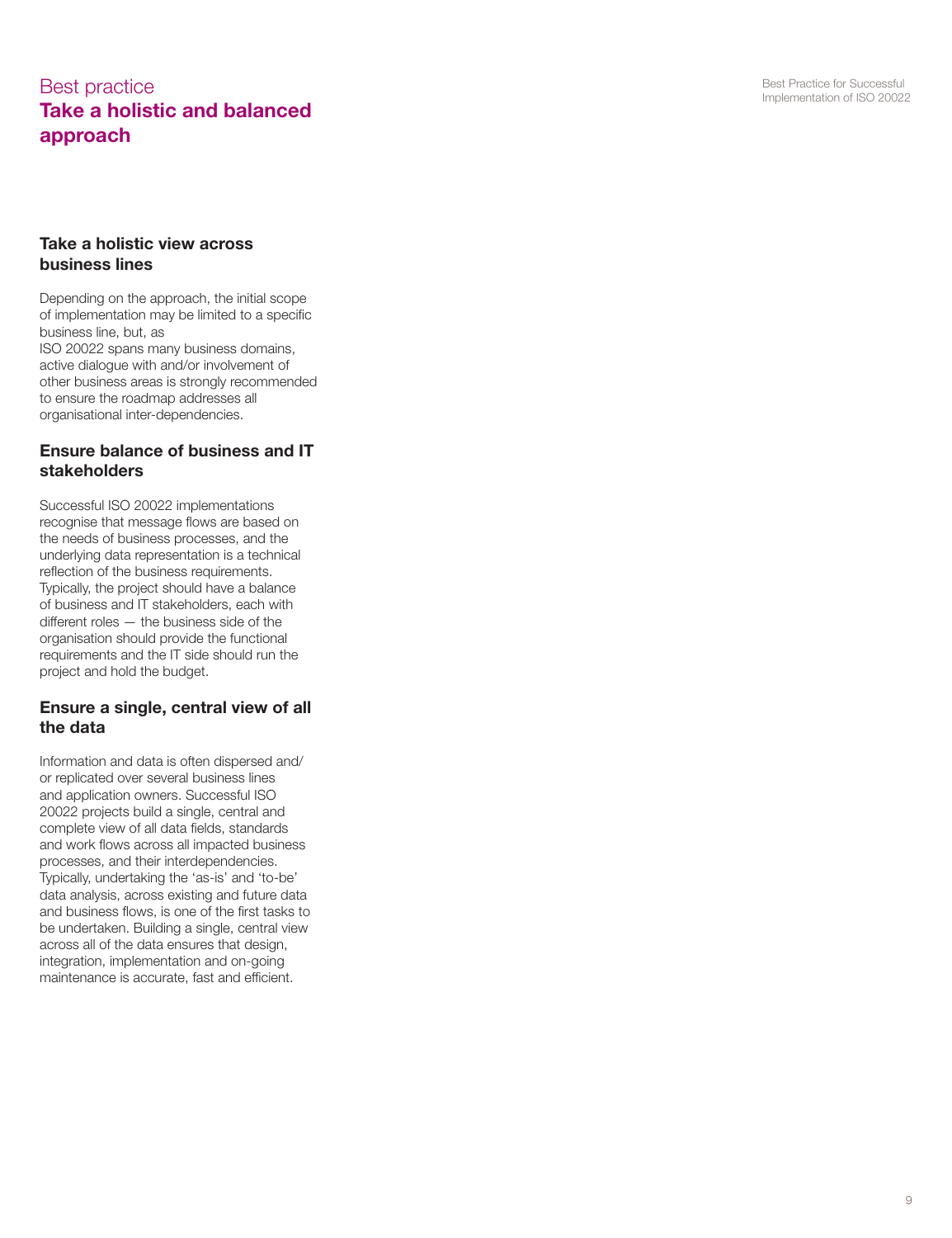## How SWIFT can help

SWIFT supports its customer community by standardising financial transactions, thereby lowering costs, reducing operational risk and eliminating inefficiencies from operations. It also acts as the catalyst that brings the financial community together to work collaboratively on shaping market practice and defining standards.

For ISO 20022, SWIFT is driving the industry towards a more harmonised and consistent use of the standard, per market segment.

It has a wealth of ISO 20022 experience, having delivered over 150 standards consulting projects, to more than 70 clients across multiple geographies.

SWIFT has packaged this deep expertise into a unique combination of specialised tools, products and services that share best practice, increase automation and drive efficiencies, providing a one-stop-shop for all ISO 20022-related requirements.

For more information on SWIFT's services and value propositions to help financial institutions design their ISO 20022 adoption plans, contact your SWIFT relationship manager.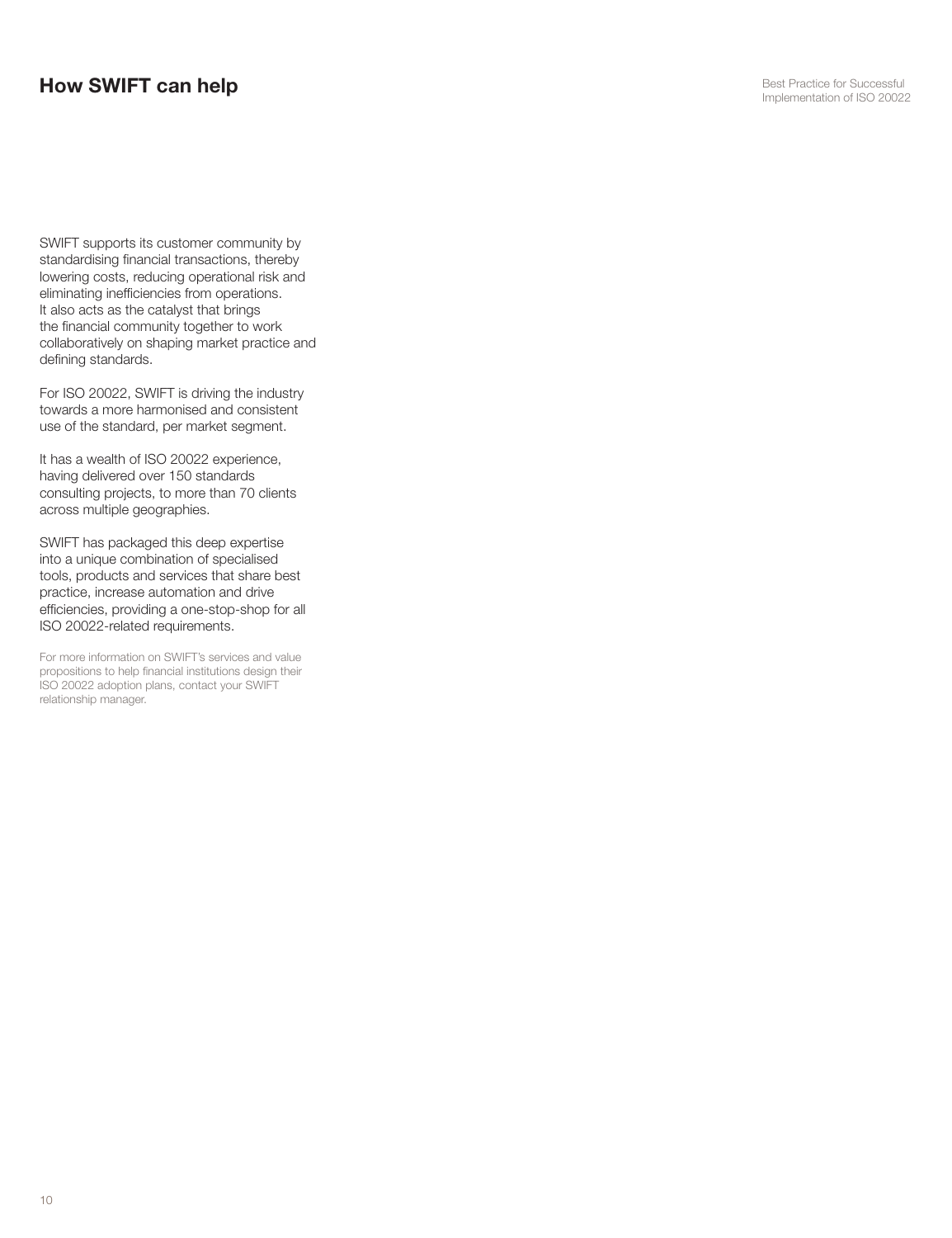As no two organisations are the same, SWIFT recognises that there is 'no one-size-fits-all' approach to the implementation of ISO 20022. However, given the extent of ISO 20022 global adoption, it is likely that other communities have undertaken similar implementations within similar domains.

Based on lessons learned from other communities, the guidelines and recommendations outlined in this paper provide a solid basis for the practical and futureproof implementation of ISO 20022 for financial institutions.